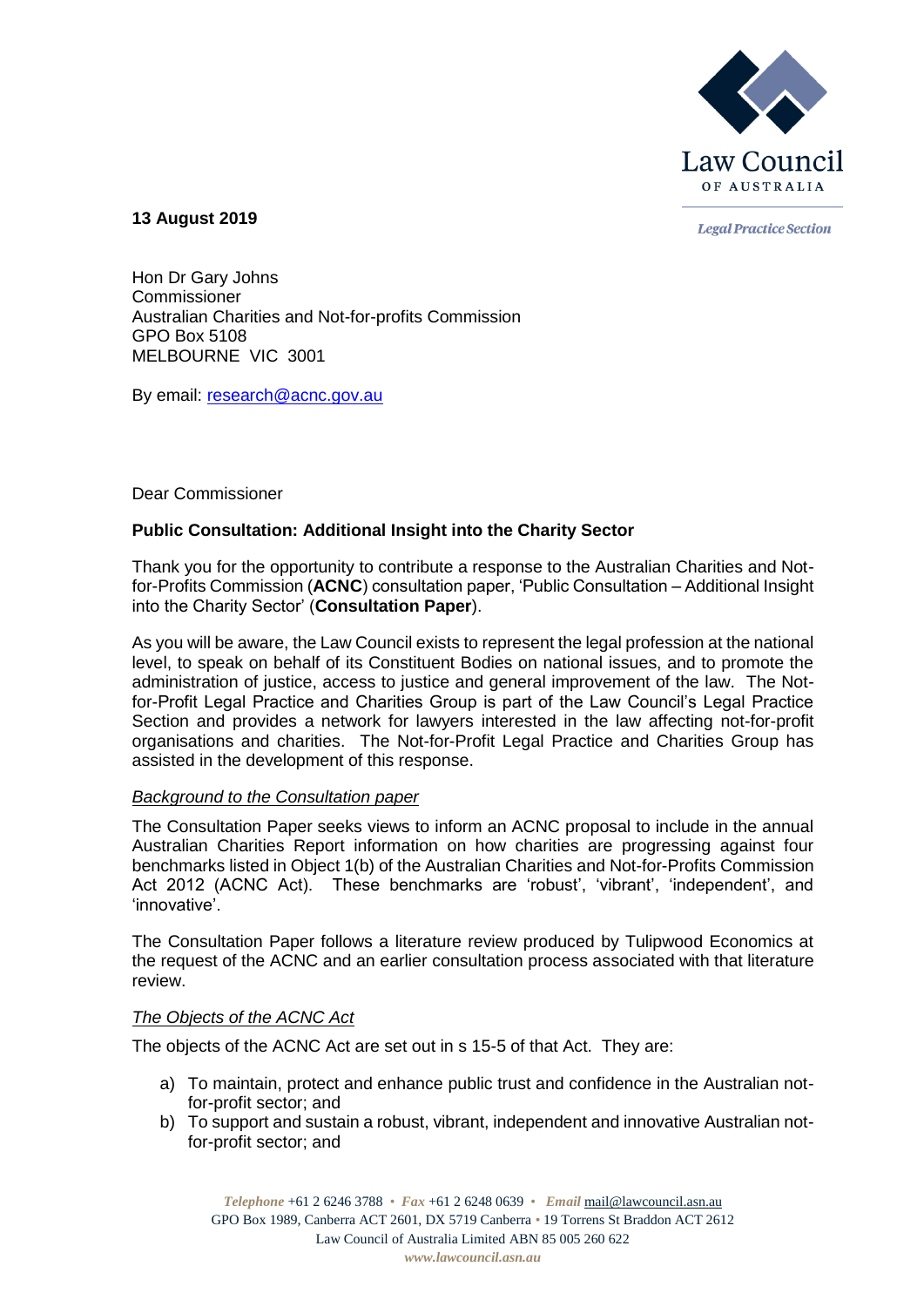c) To promote the reduction of unnecessary regulatory obligations on the Australian not-for-profit sector.

The Law Council notes that, as objects of the ACNC Act, these objects are properly understood as informing the interpretation of the ACNC Act itself. They are not properly understood as informing the regulatory practice of the ACNC or the powers of the ACNC Commissioner, except in an indirect way. The proposal to gather and publish information on how charities are progressing against the benchmarks of 'robust', 'vibrant', independent' and 'innovative' is not required or even mandated by Object 1(b) of the ACNC Act. Indeed, applying ordinary principles of statutory interpretation to the ACNC Act, it would be surprising, to put it mildly, if the ACNC Act contained such a legislative requirement or mandate in the absence of explicit statutory wording to that effect.

A further point to note about Object 1(b) of the ACNC Act is that the meaning of the words in that provision of the Act is to be determined applying ordinary principles of statutory interpretation. Thus, the words take their ordinary meaning, understood in context and informed by legislative purpose. The ACNC proposal assumes that the words 'robust', 'vibrant', 'independent', and 'innovative' can be given meaning informed by economic analysis, and then deployed as benchmarks on that basis. Again, this proposal is neither required nor mandated by the statutory text and indeed seems at odds with the meaning of that statutory text when interpreted according to orthodox legal methods.

In sum, the Law Council submits that the proposal to gather and publish information on how charities are progressing against the benchmarks of 'robust', 'vibrant', 'independent' and 'innovative' has no explicit statutory footing and is in key respects at odds with the ACNC Act when properly interpreted.

## *Economic Analysis and the Benchmarks*

The literature review produced by Tulipwood Economics, which informs the ACNC proposal, focuses primarily on literature in the academic discipline of economics. The ACNC proposal itself entails applying economic methods to ascertaining the content of the four benchmarks, 'robust', 'vibrant', 'independent' and 'innovative'. This exclusive focus on economic analysis and methods is unjustified. Literature has been generated in numerous academic disciplines, for example philosophy and sociology, that illuminates the question of the value and effectiveness of the charity sector.

Moreover, a number of public policy initiatives are on foot around the world adopting these multiple disciplinary perspectives in seeking to measure and assess the charity sector in different ways. A number of these initiatives are referred to in the response of the Queensland Law Society to the Consultation Paper, which the Law Council has seen and benefited from reading.

The Law Council submits that, if the ACNC proposal to track charity progress against the benchmarks of 'robust', 'vibrant', 'independent' and 'innovative' is to proceed (and we think it should not proceed), then those benchmarks should be informed by the full range of relevant academic and policy work and not only by work done by economists. In the absence of some compelling argument, there is simply no reason to prefer economics over other disciplines and perspectives.

## *Contact*

The Law Council is grateful for the opportunity to provide this input in relation to the Consultation Paper. If you require further clarification, please contact in the first instance